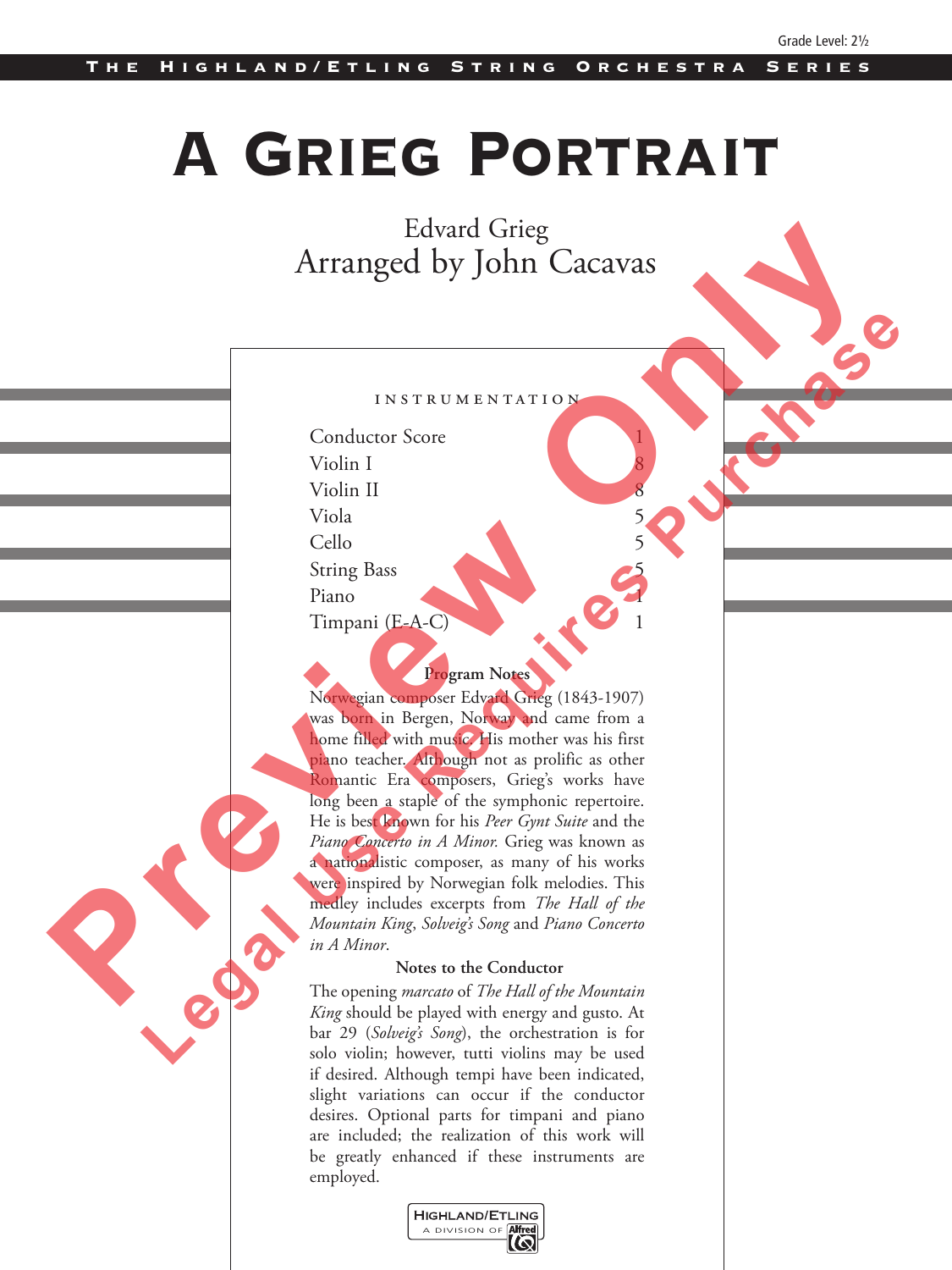## A Grieg Portrait

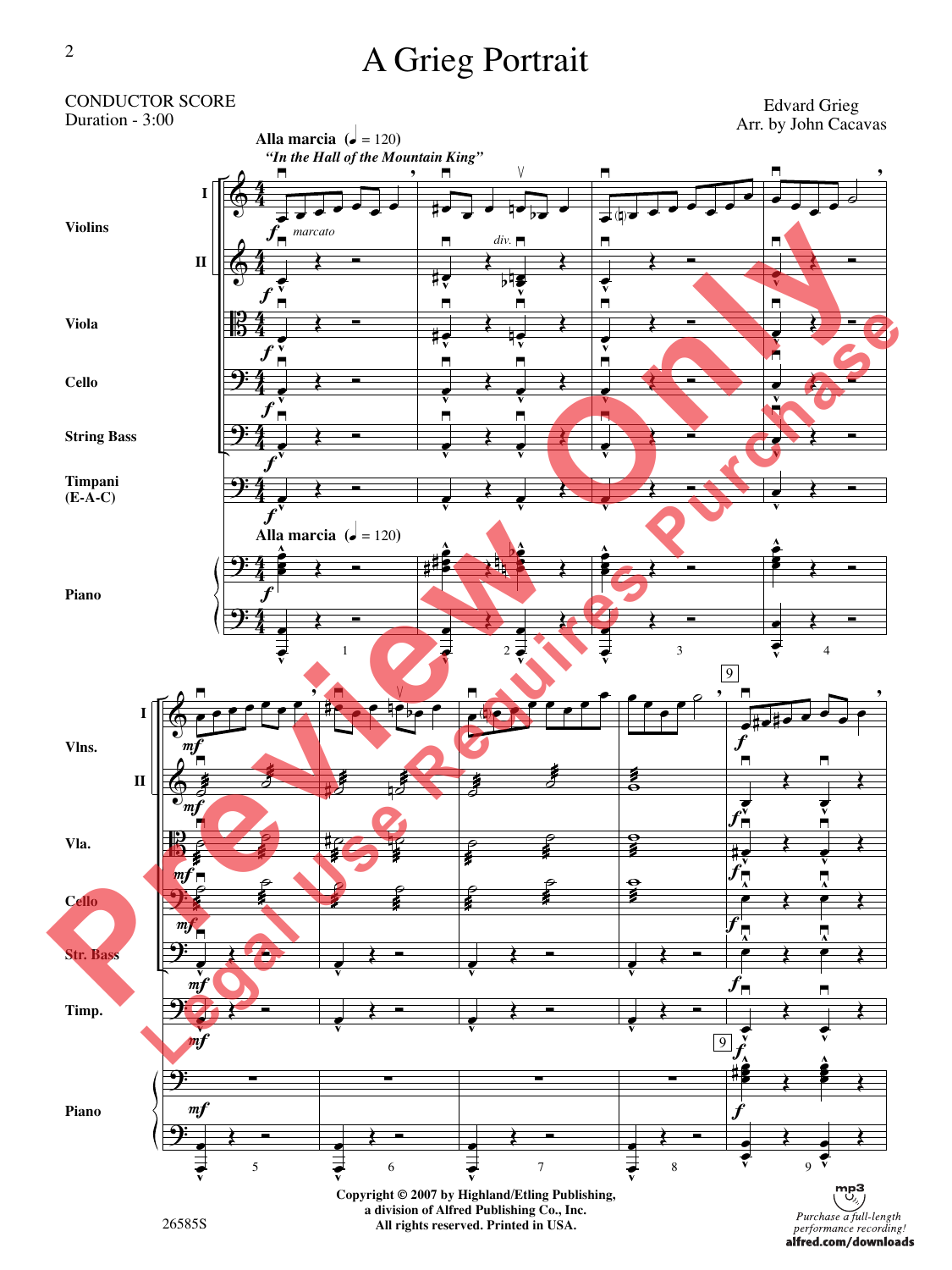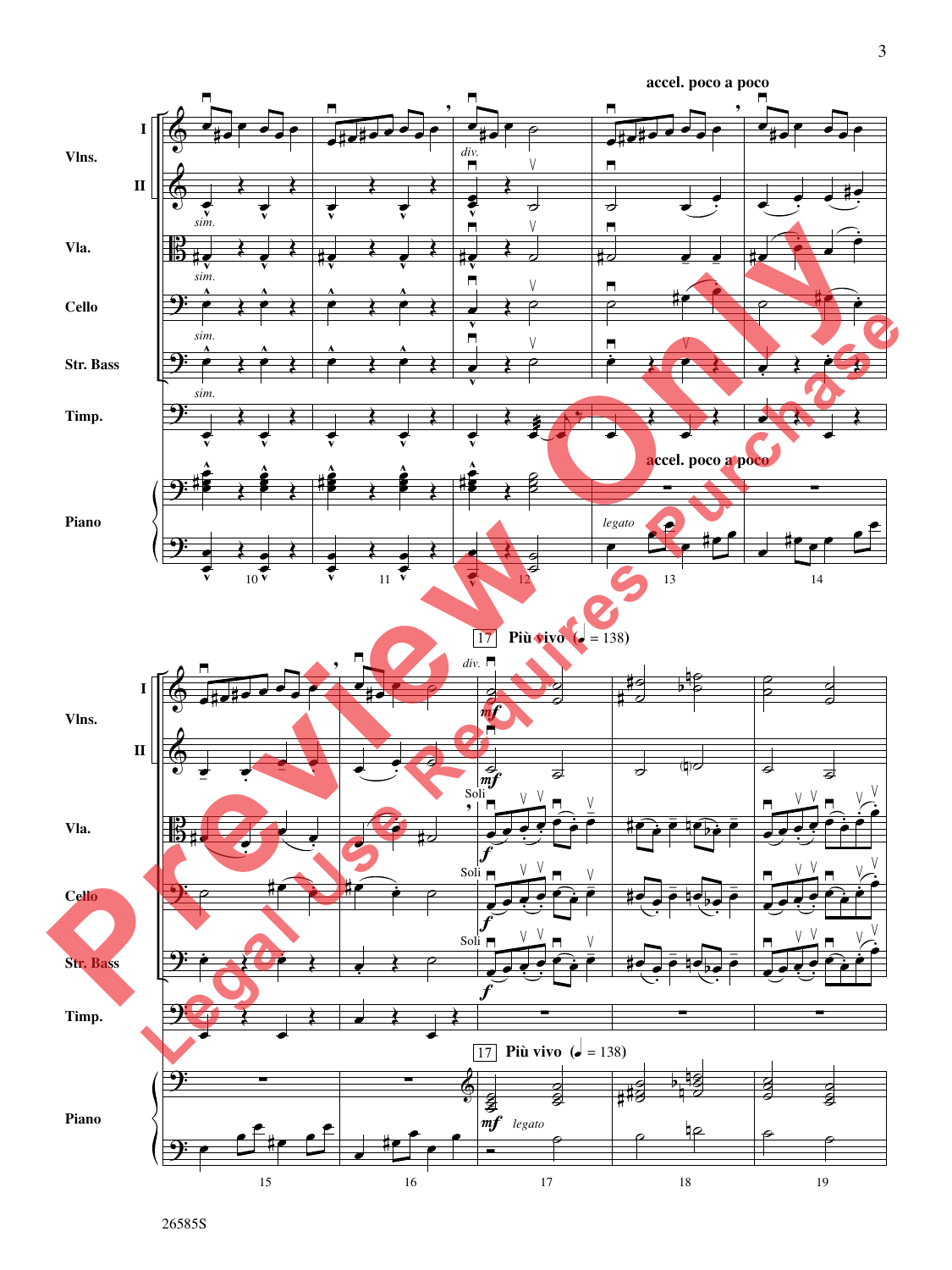

4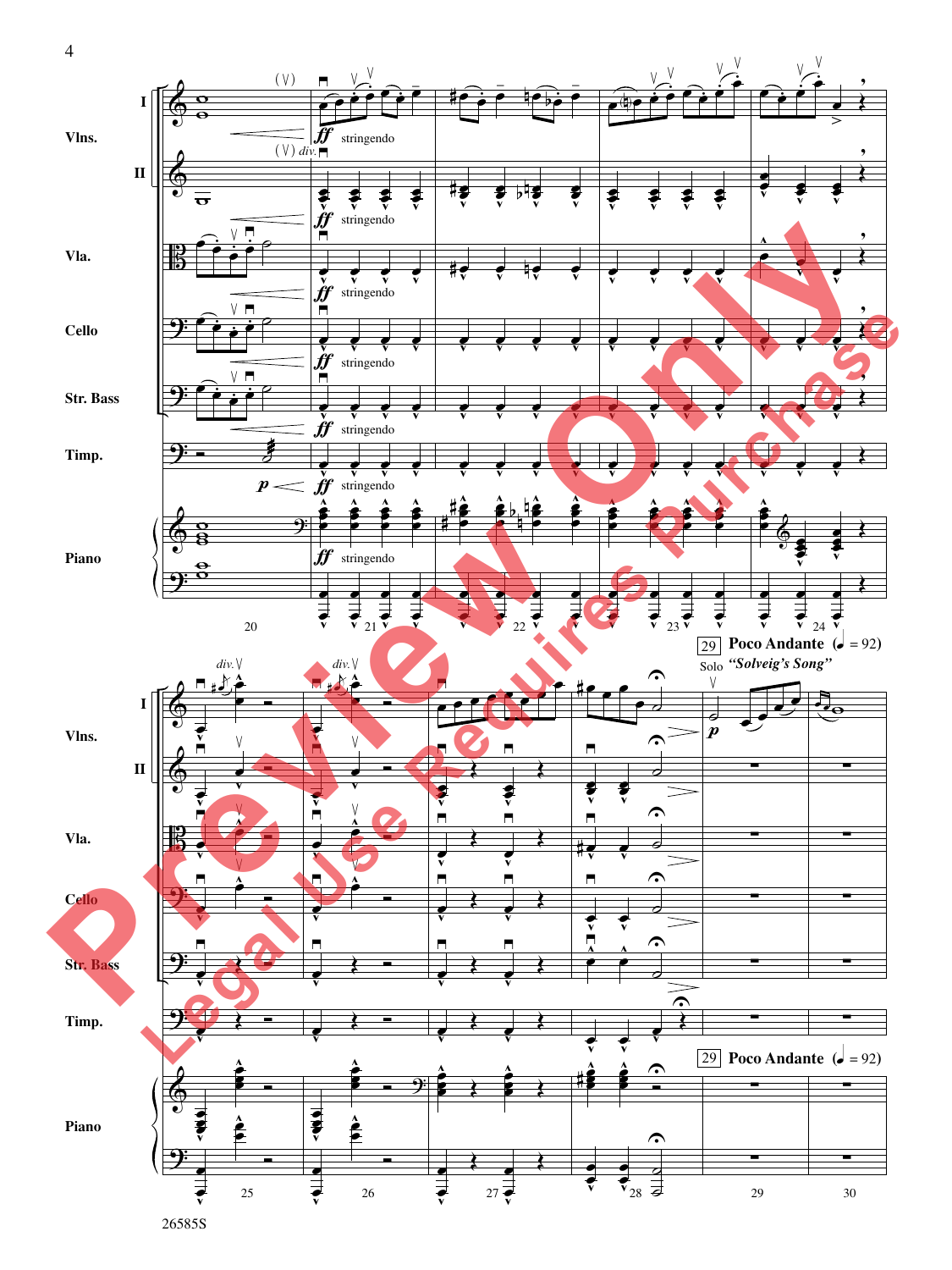

26585S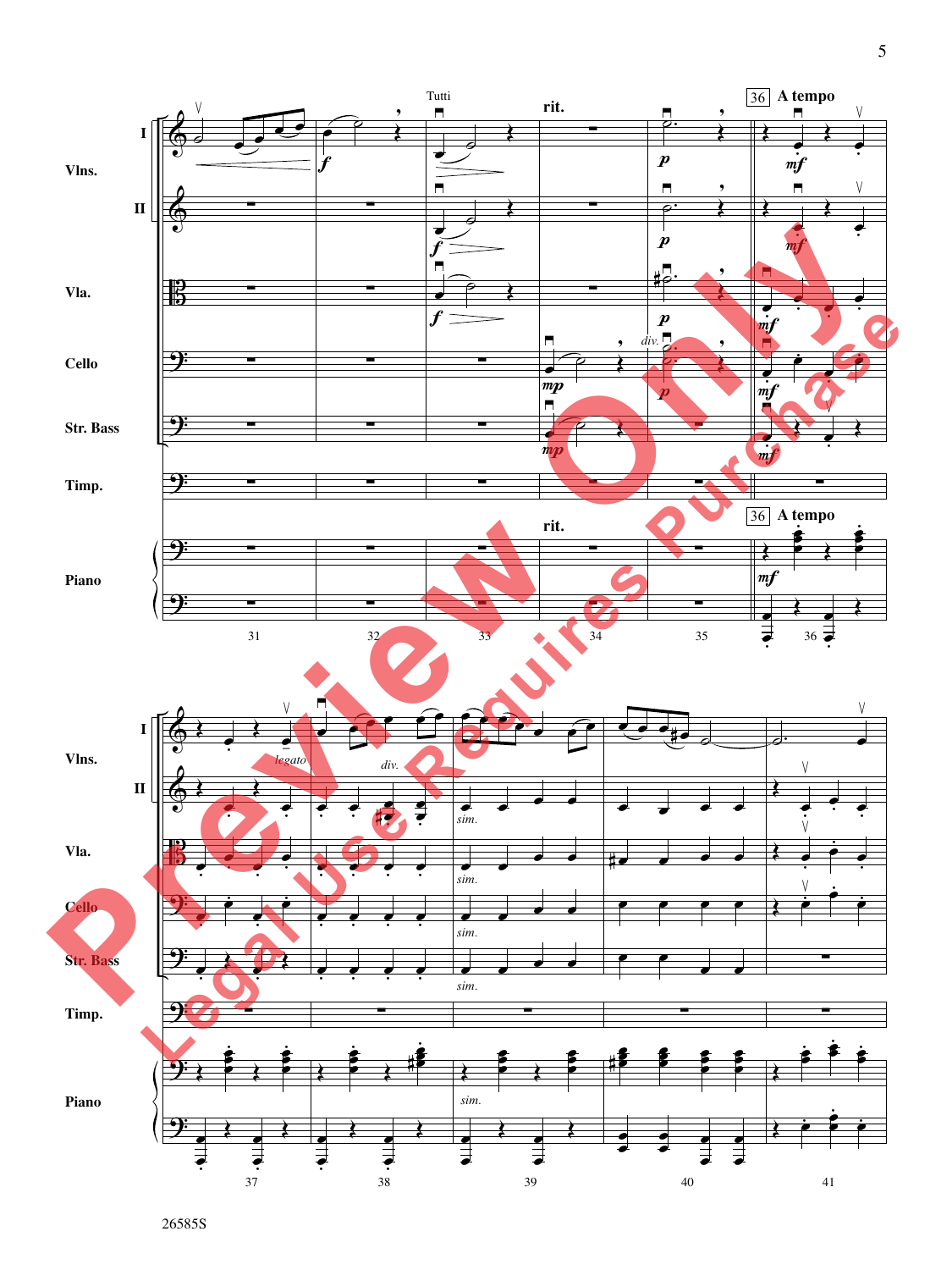

26585S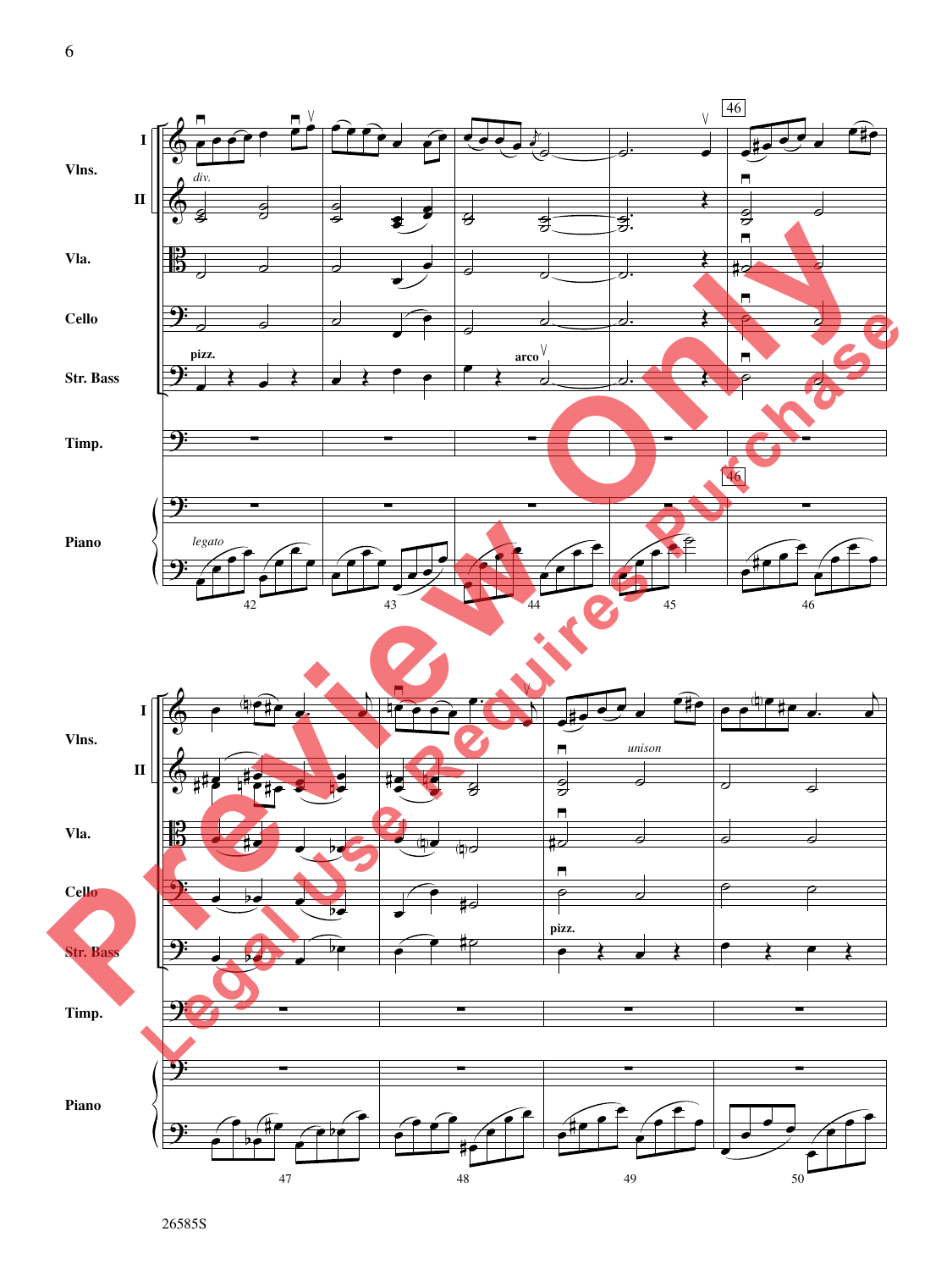